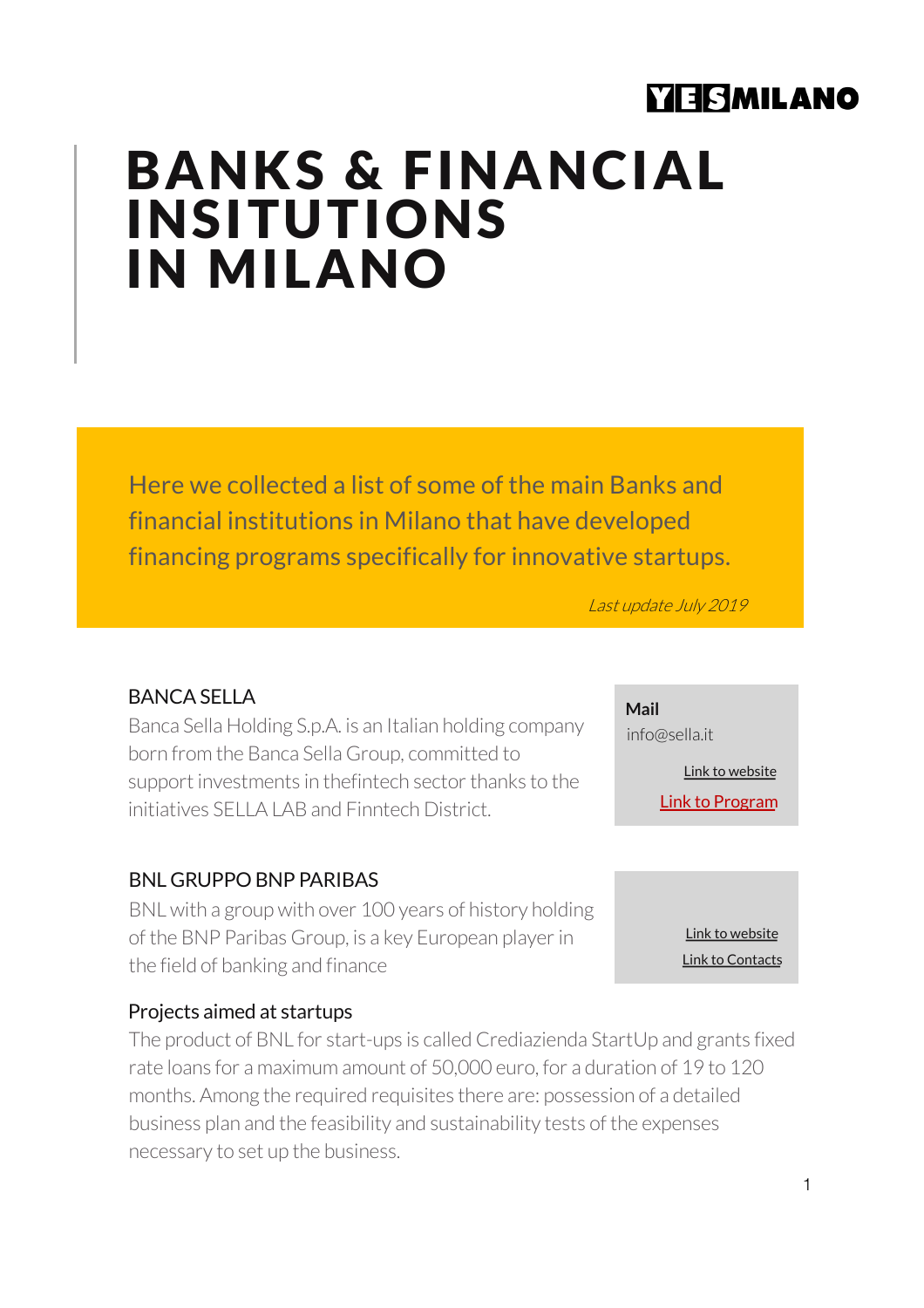# **YESMILANO**

[Link to web](http://www.bancobpmspa.com/banca-popolare-di-milano/)site

[Link to Cont](http://www.bancobpmspa.com/scrivici/)acts [Link to Progr](http://www.bancobpmspa.com/categoria/finanza-agevolata-imprese/)am

# BPM

the joint venture of Banco Popolare and Banca Popolare di Milano, is the third largest banking group in the country

## Projects aimed at startups

They have different financing structures to promote innovation in Italy.

# CHE BANCA!

the branch of the Mediobanca Group dedicated to savings and investments where particular attention is paid to the so-called "Next Wealth Generation" costumers.

## Projects aimed at startups

CheBanca! offers clear and simple financing solutions able to meet the needs of your business, such as credit opening in the current account, short-term financing or medium financing - long term.

# **CREDITAGRICOLE**

Crédit Agricole CIB in Italy offers comprehensive services, ranging from financing to hedging, investment products and advisory, to large Italian companies, financial institutions and public sector entities. Crédit Agricole CIB acquired works closely with other Crédit Agricole companies, in particular with Cariparma and Friuladria, the Italian retail banks of the Group.

# Projects aimed at startups

for the startups the group has created an incubator and accelerator [Le Villa](http://levillagebyca.it/it/)ge

[Link to web](https://www.chebanca.it/)site [Link to Cont](https://www.chebanca.it/wps/wcm/connect/istituzionale/header/contatti)acts [Link to Progr](https://www.chebanca.it/wps/wcm/connect/istituzionale/prodotti/business/conto-%20corrente-business/finanziamenti)am

comunicazioneinterna @ca-cib.com

**Mail** 

[Link to web](https://www.ca-cib.com/our-global-presence/europe/italy)site [Link to Progr](http://levillagebyca.it/it/)am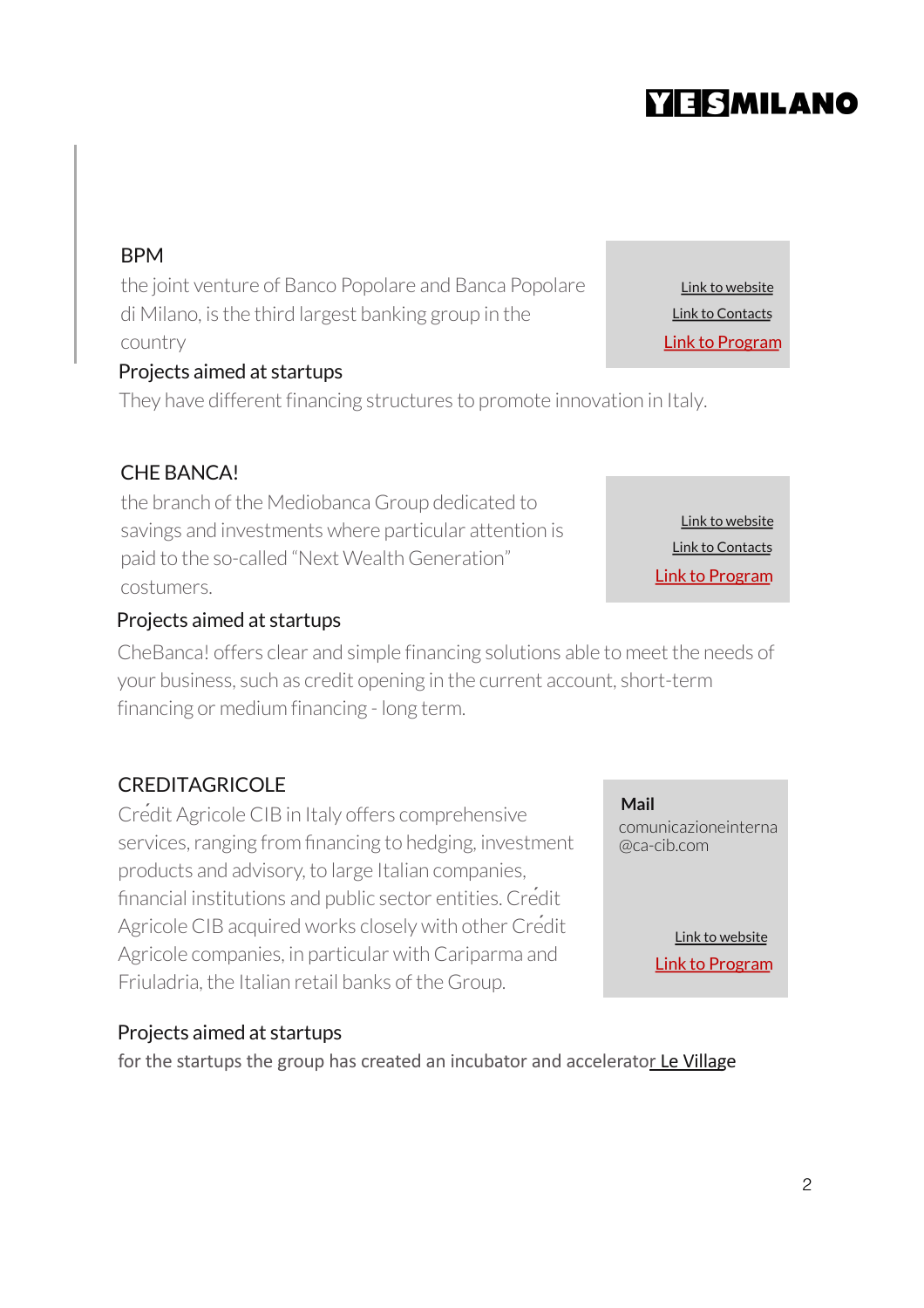# **YEISMILANO**

### INTESA SAN PAOLO

It is the first banking group in Italy for market cap, number of branches and market share. It is active in various business, ranging from retail and corporate banking to assets and wealth management.

#### Projects aimed at startups

The group is one of the founders of Indaco Sgr, the largest independent Italian venture capital fund with over 250M invested . The group also opened an [Innovation Center focusing on startu](https://www.intesasanpaolo.com/it/news/imprese-e-start-up.html)ps

#### MEDIOBANCA

In the field of corporate finance they are market leader in Italy with a growing position in Europe. The approach is focused on the relationship with the client, alongside an in-depth knowledge of financial issues and a consolidated track record in completing transactions successfully

Projects aimed at startups

Mediobanca corporate finance teams have always worked with companies that have high potential, with a prominent role in extraordinary financing deals carried out by Italian mid-corps. They have a focus on: environment and territory; culture, research and innovation; social inclusion.

#### UBI

UBI Banca is the third largest Italian commercial banking Group in terms of market cap with a market share of approx. 7% and 1,640 branches in Italy.

#### Projects aimed at startups

Dsicover more at the follo[wing l](https://www.ubibanca.com/ubi/FissaAppuntamento)ink

[Link to web](https://www.ubibanca.com/)site [Link to Progr](https://www.ubibanca.com/GIOVANI_Finanziamento_StartUp)am [Link to Conta](https://www.ubibanca.com/ubi/Scrivici)cts

info@intesasanpaolo.c om

**Mail** 

[Link to web](http://www.group.intesasanpaolo.com/scriptIsir0/si09/)site [Link to Progr](https://www.intesasanpaolo.com/it/business/prodotti/formazione-e%20consulenza-per-imprese-e-startup/startup-initiative.html)am

> [Link to web](https://www.mediobanca.com/en/index.html)site [Link to Conta](https://www.mediobanca.com/en/our-group/contacts.html)cts